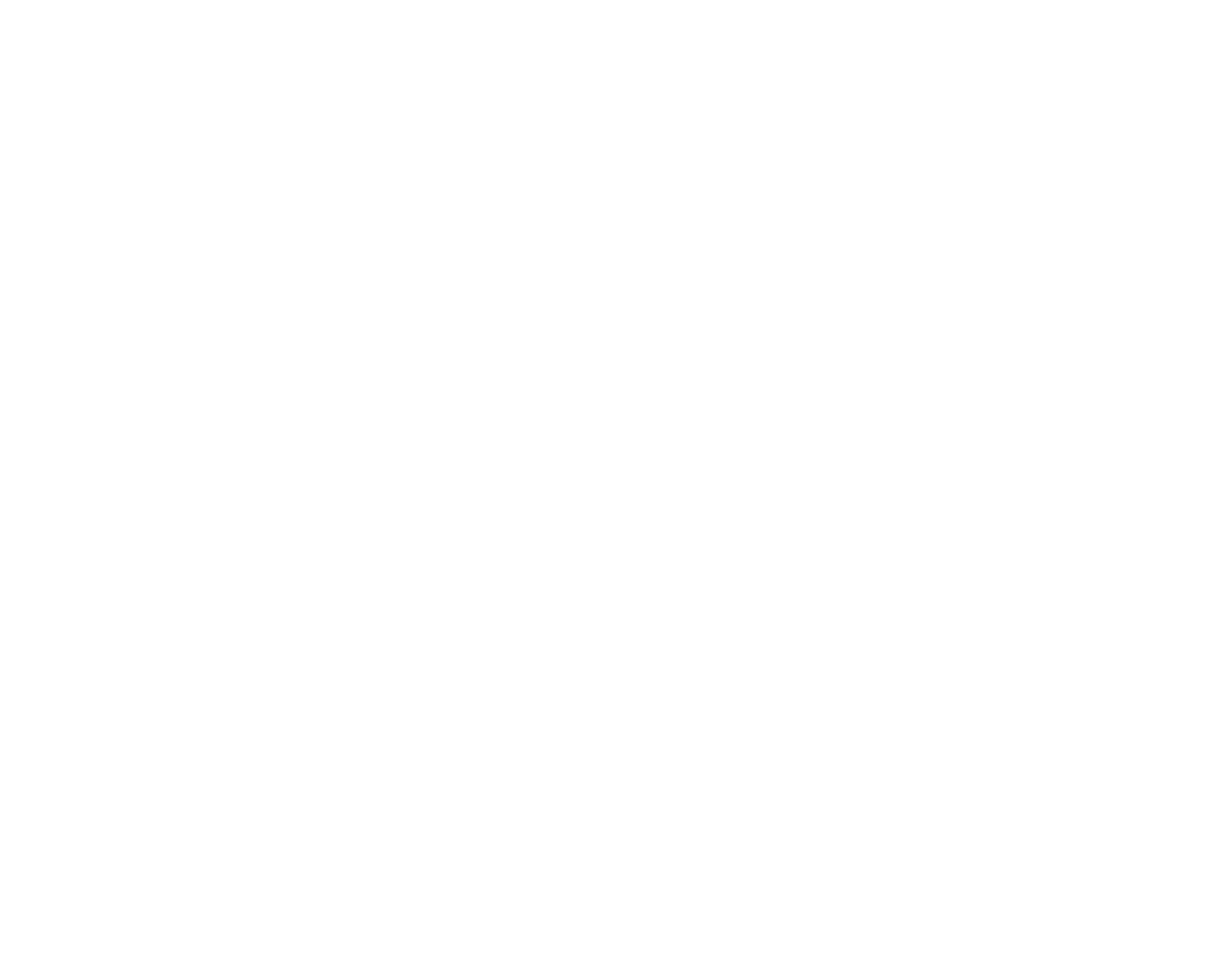| 2D Pan/Zoom                                     |                                                                    | Disi            |  |
|-------------------------------------------------|--------------------------------------------------------------------|-----------------|--|
| N + Middle mouse button                         |                                                                    | 0               |  |
| 2D Pan tool<br>$\bullet$ \ + Right mouse button |                                                                    |                 |  |
|                                                 | 2D Zoom tool                                                       | $\overline{2}$  |  |
| Ι                                               | Enable/disable 2D Pan/Zoom.                                        | 3               |  |
|                                                 |                                                                    | 4               |  |
|                                                 | <b>Animation Operations</b>                                        | 5               |  |
| ı                                               | Insert Keys Tool (for Graph Editor)<br>(press and release)         | 6<br>7          |  |
| S                                               | Set Key                                                            |                 |  |
| Shift $+ E$                                     | Set key for Rotate                                                 | Edi             |  |
| Shift $+ R$                                     | Set key for Scale                                                  | Ctrl            |  |
| $Shift + W$                                     | Set key for Translate                                              |                 |  |
| $Alt + J$                                       | Toggle Multicolor Feedback                                         | Ctrl (          |  |
|                                                 | $\triangle$ Shift + S + Left mouse button<br>Keyframe marking menu | Ctrl +          |  |
|                                                 | Shift + S + Middle Mouse button<br>Tangent marking menu            | Ctrl +<br>Shift |  |
|                                                 |                                                                    | Ctrl +          |  |
| Displaying Objects                              |                                                                    |                 |  |
| (Show, Hide)                                    |                                                                    | P<br>Ctrl       |  |
| $Ctrl + H$                                      | Hide > Hide Selection                                              |                 |  |
| $Alt + H$                                       | Hide > Hide Unselected Objects                                     | Shift           |  |
| $Shift + I$                                     | Isolate Select > View Selected (in<br>the panel menus)             | G<br>Shift      |  |
|                                                 | $Ctrl + Shift + H Show > Show$ Last Hidden                         |                 |  |
| Shift + H                                       | Show > Show Selection                                              | Ζ               |  |

### play Settings

| 0 | Default Quality Display     |
|---|-----------------------------|
| 1 | Rough Quality Display       |
| 2 | Medium Quality Display      |
| 3 | Smooth Quality Display      |
| 4 | Wireframe                   |
| 5 | Shaded Display              |
| 6 | Shaded and Textured Display |
| 7 | Use All Lights              |

### it Operations

 $($ or Cmd $) + C$ Copy  $(or Cmd) + X$ Cut + D Duplicate + Shift + D Duplicate Special + D Duplicate with Transform + G Group Parent  $($ or Cmd $) + V$ Paste + Z Redo Repeat + G Repeat command at mouse position Undo (also Ctrl+z/+z) Shift + P Unparent

### File Operations

| $Ctrl + R$                       | Create file reference |
|----------------------------------|-----------------------|
| $Ctrl + Q$                       | Fxit                  |
| $Ctrl + N$                       | New Scene             |
| $Ctrl + O$                       | Open Scene            |
| $Ctrl + S$                       | Save Scene            |
| $Ctrl + Shift + S$ Save Scene As |                       |

### Hotbox Display

| юе | (Whe |
|----|------|
|    | hoth |

Space (When pressed down) Show the hotbox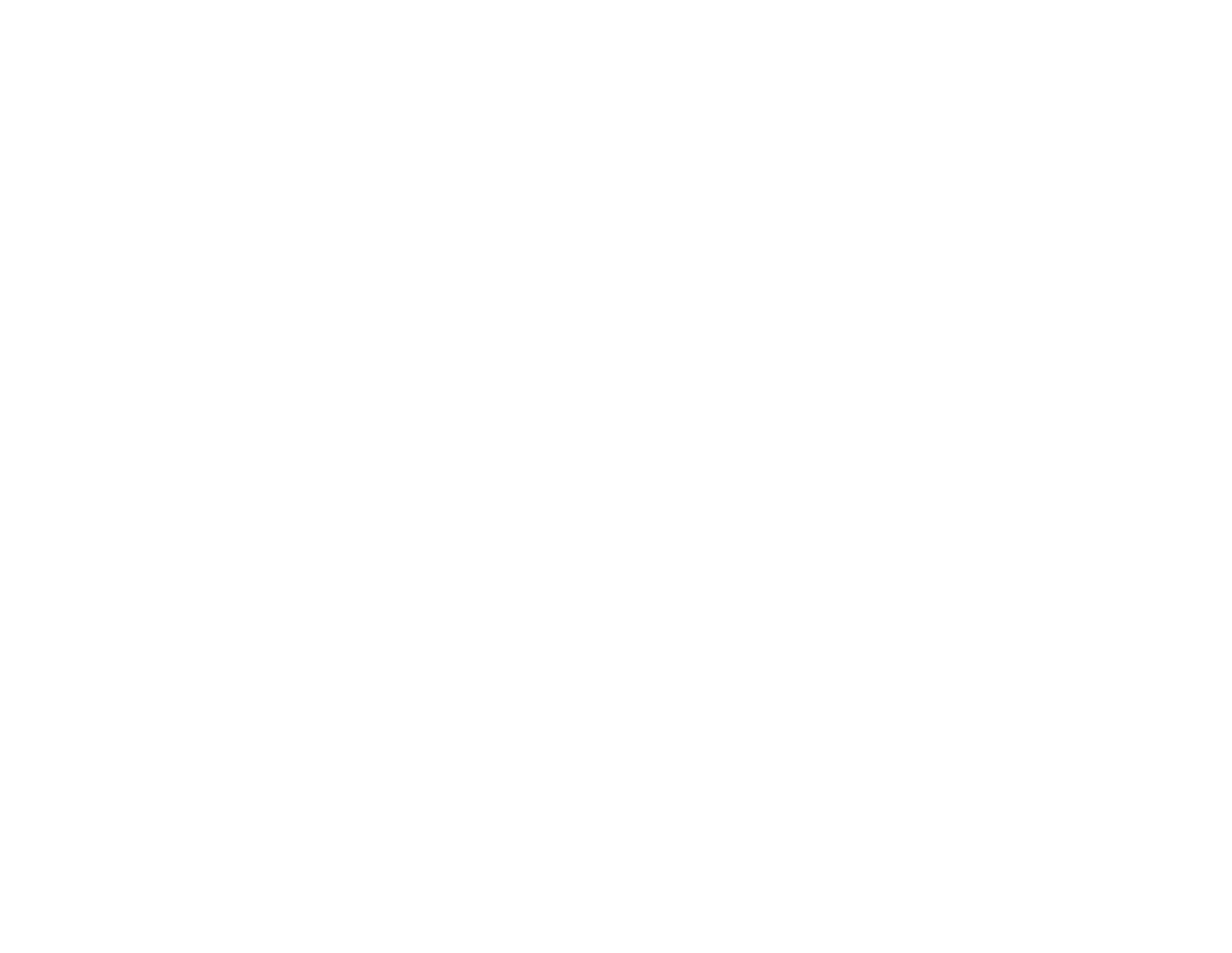### Selecting Menus

| F <sub>2</sub> | Show Modeling menu set                     |
|----------------|--------------------------------------------|
| F              | Show 3HHOH menu set                        |
| F4             | Show ONBUPOmenu se U                       |
| F              | Show 70BNDT9 menu set                      |
| F <sub>6</sub> | Show Rendering menu set                    |
| $Ctrl + M$     | Show/hide main menu bar                    |
| $Shift + M$    | Show/hide panel menu bar                   |
|                | $Ctrl + Shift + M$ Show/hide panel toolbar |

Set marking menu button

### Selecting Objects and **Components**

| F <sub>10</sub> | Edge                                                                 |
|-----------------|----------------------------------------------------------------------|
| F11             | Face                                                                 |
| >               | Grow polygon selection region                                        |
| F8              | Object/Component (Switch<br>between object and component<br>editing) |
| $Ctrl + I$      | Select next intermediate object                                      |
| $\,<\,$         | Shrink polygon selection region                                      |
| F <sub>12</sub> | UV                                                                   |
| F9              | Vertex                                                               |
| $Alt + F9$      | Vertex Face                                                          |

### Snapping Operations

| $Shift + J$ | Move, Rotate, Scale Tool relative<br>snapping (press and release) |
|-------------|-------------------------------------------------------------------|
|             | Move, Rotate, Scale Tool snapping<br>(press and release)          |
|             | Snap to curves (press and release)                                |
| X           | Snap to grids (press and release)                                 |
|             | Snap to points (press and release)                                |

### Tool Operations

| Return      | Complete current tool                                                     |
|-------------|---------------------------------------------------------------------------|
|             | Decrease manipulator size                                                 |
| Insert      | Enter tool Edit mode                                                      |
| $= 1 +$     | Increase manipulator size                                                 |
| W           | Move Tool, or with left mouse<br>button for Move Tool marking<br>menu     |
| J           | Move, Rotate, Scale Tool<br>Snapping (press and release)                  |
| F           | Rotate Tool, or with left mouse<br>button for Rotate Tool marking<br>menu |
| R           | Scale Tool, or with left mouse<br>button for Scale Tool marking<br>menu   |
| Shift + $Q$ | Select Tool, or with left mouse<br>button for Component marking<br>menu   |
| $Alt + Q$   | Select Tool, or with left mouse                                           |

button for Polygon marking menu

| Q          | Select Tool, or with left mouse<br>button for Selection Mask<br>marking menu       |
|------------|------------------------------------------------------------------------------------|
| Υ          | Selects the last used tool that is<br>not one of Select, Move, Rotate,<br>or Scale |
| Т          | Show manipulator tool                                                              |
| $Ctrl + T$ | Show universal manipulator tool                                                    |
| Insert     | Switches between move pivot and<br>move object (Move Tool)                         |
| D          | With left mouse button move<br>pivot (Move Tool)                                   |

### Tumble, Track, or Dolly

 $A$ lt + Right mouse button Dolly Tool (press and release)

Alt + Middle mouse button Track Tool (press and release)

#### Alt + Left mouse button Tumble Tool (press and release)

#### $\mathcal{M}$ 5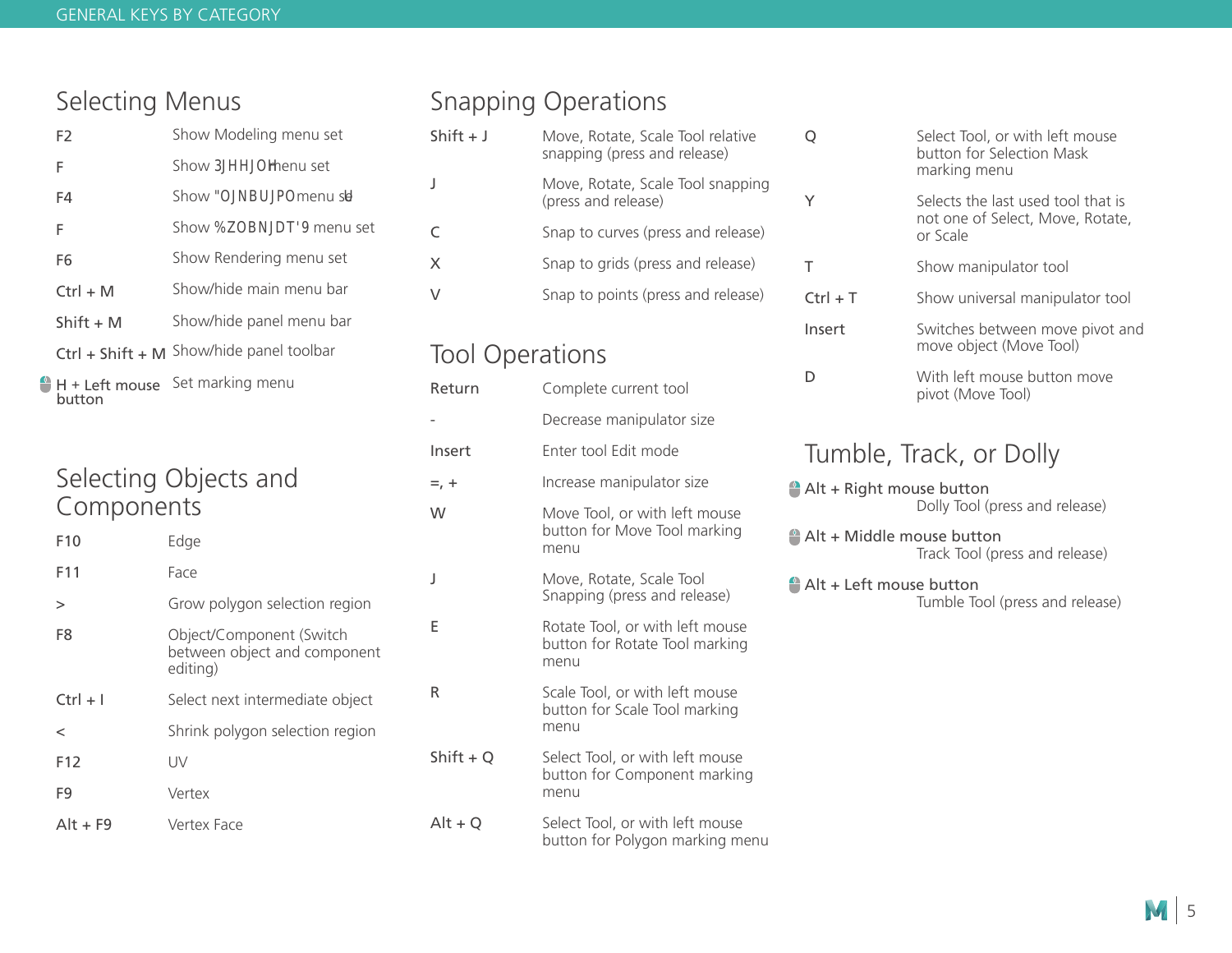# Window and View Operations

| Space                                                                                                                                                                                                                             | (When tapped) Switch between                                       |              | Redo view change                                                | Note: Exposé hotkeys (F9, F10, F11, F12) may conflict                                                   |
|-----------------------------------------------------------------------------------------------------------------------------------------------------------------------------------------------------------------------------------|--------------------------------------------------------------------|--------------|-----------------------------------------------------------------|---------------------------------------------------------------------------------------------------------|
|                                                                                                                                                                                                                                   | the active window in multi-pane<br>display and single pane display | $Alt + B$    | Switch between a gradient,<br>black, dark gray, or light gray   | with preset Maya hotkeys. If you experience this<br>problem, you can change the Maya hotkeys, or change |
|                                                                                                                                                                                                                                   | Alt + Ctrl + Middle mouse button                                   |              | background color.                                               | the Exposé hotkeys in the System Preferences panel of                                                   |
| Α                                                                                                                                                                                                                                 | Fast pan in the Outliner<br>Frame All in active panel, or with     | Ctrl + Space | Switch between the standard<br>view and full-screen view of the | the computer running Mac OS X. See Hotkeys in Maya<br>for Mac OS X.                                     |
|                                                                                                                                                                                                                                   | left mouse button for History<br>Operations marking menu           |              | current panels                                                  | <b>Note:</b> Certain key combinations, such as those involving                                          |
| Shift $+$ A                                                                                                                                                                                                                       | Frame All in all views                                             | $Ctrl + A$   | Switches between Attribute<br>Editor or Channel Box-displays    | the $\sim$ or ` keys, may not be accessible on non-US English<br>keyboards.                             |
| F                                                                                                                                                                                                                                 | Frame Selected in active panel                                     | shown        | the Attribute Editor if neither is                              |                                                                                                         |
| $Shift + F$                                                                                                                                                                                                                       | Frame Selected in all views                                        |              | Undo view change                                                |                                                                                                         |
| F <sub>1</sub>                                                                                                                                                                                                                    | Maya Help                                                          | Shift $+$ }  | View next layout                                                |                                                                                                         |
|                                                                                                                                                                                                                                   | Alt + Middle mouse button<br>Pan in the Attribute Editor           | Shift + $\{$ | View previous layout                                            |                                                                                                         |
| $\mathbb{R}^n$ . And the contract of the contract of the contract of the contract of the contract of the contract of the contract of the contract of the contract of the contract of the contract of the contract of the contract |                                                                    |              |                                                                 |                                                                                                         |

Alt + Middle mouse button

Pan in the Outliner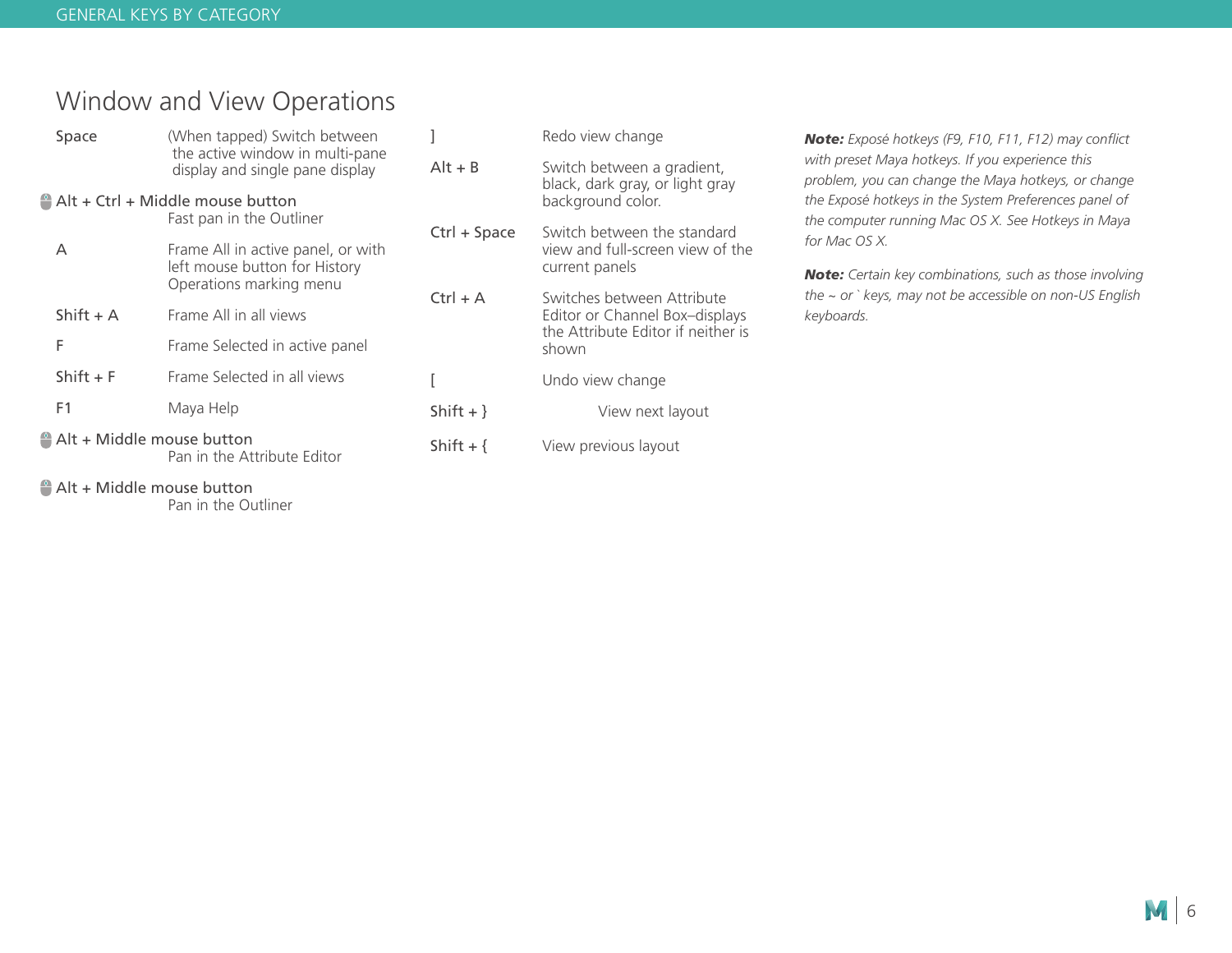### Graph Editor

M Toggle Curve Selection

- A Frame All
- F Frame Selected
- G Frame Playback Range
- T Frame Center View
- 1 Absolute View
- 2 Stacked View
- 3 Normalized View
- H Channel
- $\mathbf{J}$ Unlock Channel
- D Tangents Auto

## HyperGraph Panel

Alt + G Increase Depth

Alt + T Decrease Depth

## Hypershade

@ Solo Material # Remove Material Soloing ! Solo Last Output Ctrl + L Graph Remove Selected < Graph Upstream ? Graph Up Downstream > Graph Downstream 1 Hypdershade Hide Attributes 2 Show Connected Attrs 3 Show All Attrs 4 Show Custom Attrs 5 Toggle Node Title Mode Ctrl + / Graph Remove Unselected Ctrl +, Graph Remove Upstream Ctrl + . Graph Remove Downstream Up Arrow Pick Walk Up Down Arrow Pick Walk Down Left Arrow Pick Walk Left Right Arrow

Pick Walk Right

- P Pin Selected
- / Select Connected
- , Select Up Stream
- . Select Down Stream
- = Toggle Zoom In
- Toggle Zoom Out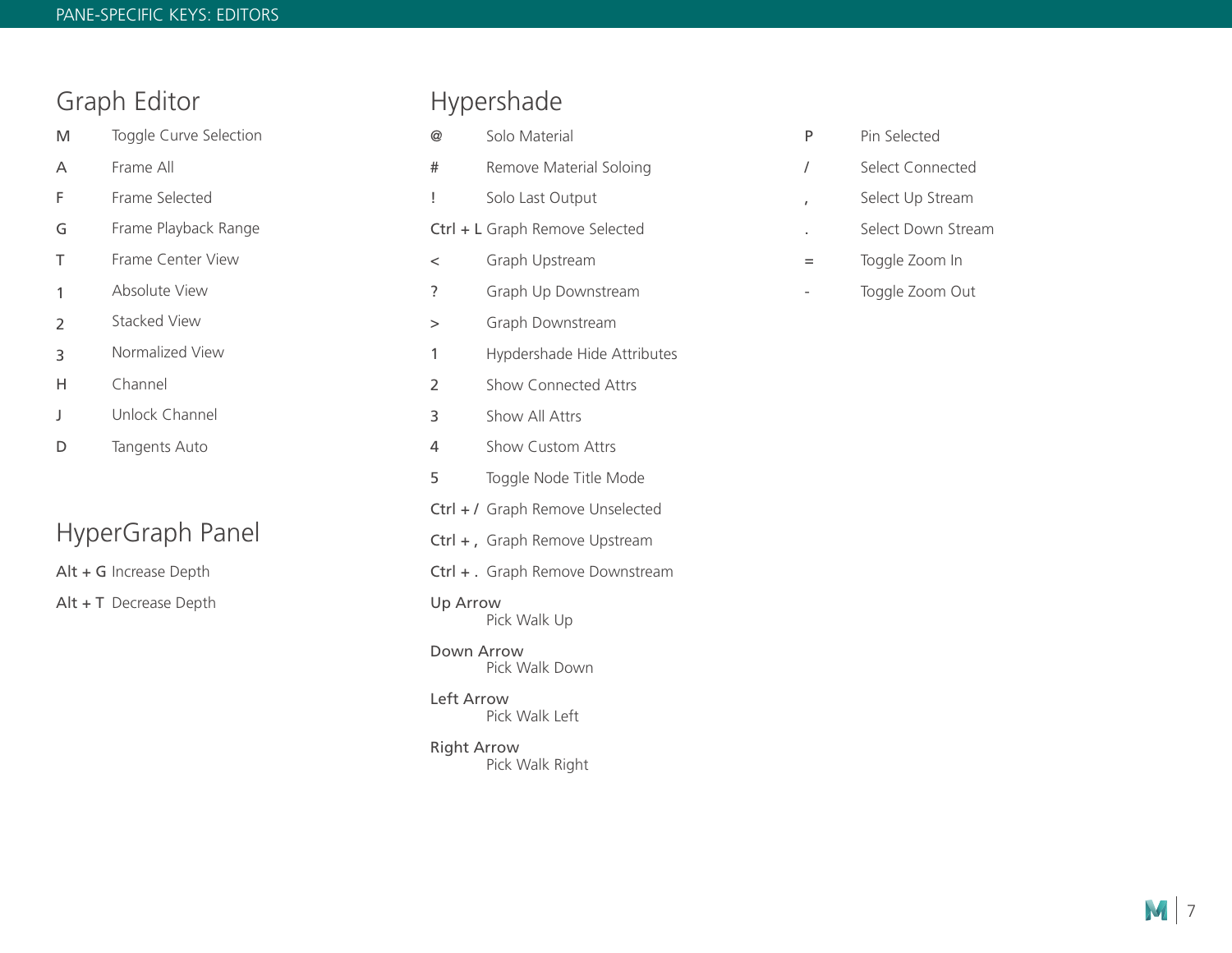### Node Editor

U Back to Parent

- Enter Dive Into Compound
- > Graph Downstream
- Ctrl + . Graph Remove Downstream
- Ctrl + L Graph Remove Selected
- Ctrl +, Graph Remove Upsream
- ? Graph Up Downstream

< Graph Upstream

- X Grid Toggle Snap
- 1 Hide Attributes

### Down Arrow

Pick Walk Down

Left Arrow Pick Walk Left

Right Arrow Pick Walk Right

Up Arrow Pick Walk Up

Ctrl + / Remove Unselected

- / Select Connected
- . Select Down Stream
- 3 Show All Attrs
- 2 Show Connected Attrs
- 4 Show Custom Attrs
- S Toggle Attr Filter
- P Toggle Node Selected Pins
- V Toggle Node Swatch Size

### Node Editor

- 5 Toggle Node Title Mode
- C Toggle Synced Selection
- = Toggle Zoom In
- Toggle Zoom Out
- , Up Stream

### **Outliner**

F Reveal Selected Enter Rename Selected Item

### Pose Editor

 $Ctrl + G$ Pose Interpolator New Group

### Profiler

- 1 Category View
- 2 CPU View
- 3 Thread View
- $Ctrl + R$ Toggle Recording

### Shape Editor

- $Ctrl + D$ Duplicate Target
- $Ctrl + G$ New Group
- $Alt + D$ Select None